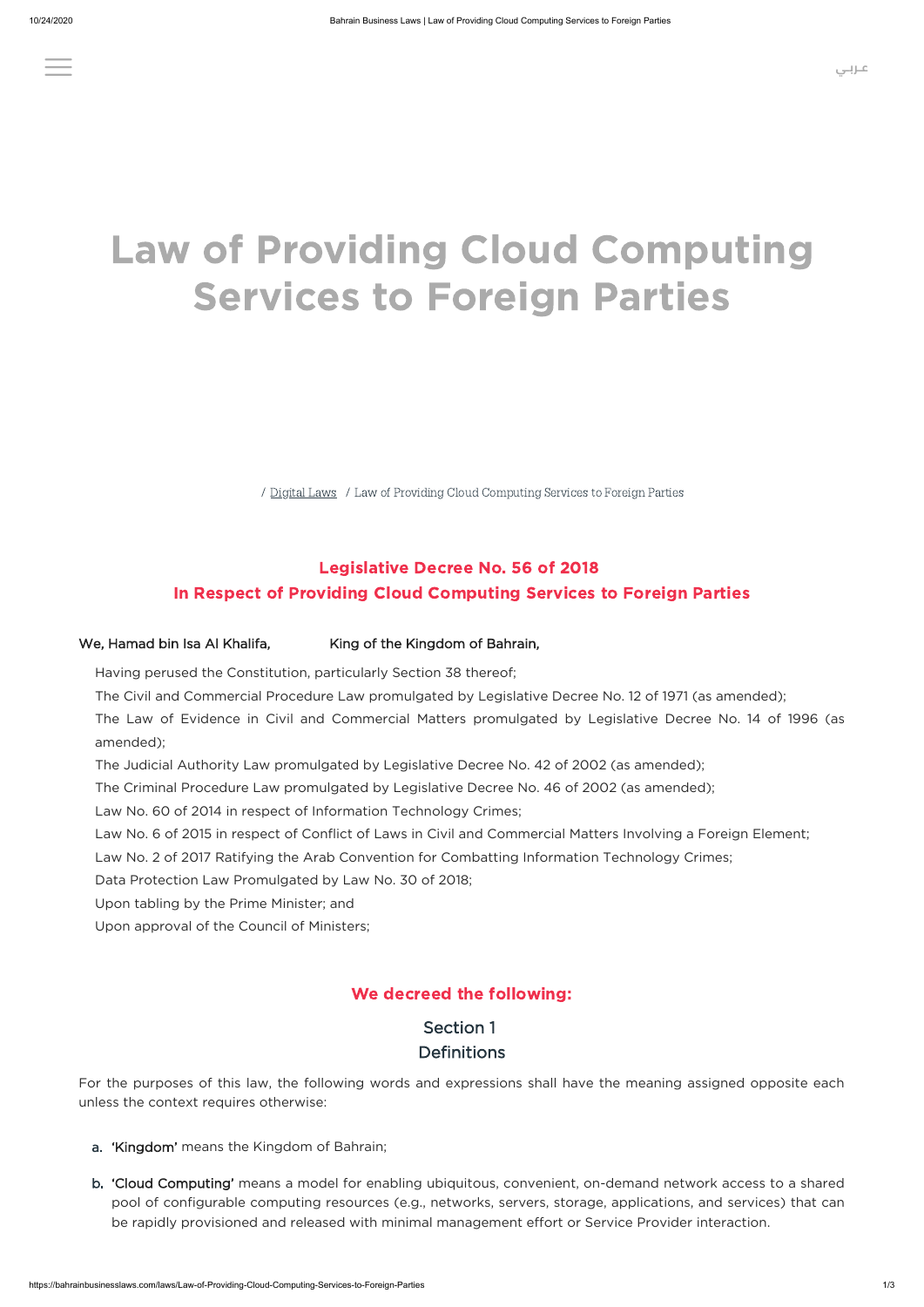c. 'Cloud Computing Contract' means an agreement entered into between a Service Provider and a Customer

- d. 'Cloud Computing Service' means information and communications technology services provided through Cloud Computing, which include, but are not limited to, infrastructure as a service, platform as a service and software as a service offerings made available to a Customer through the use of Cloud Computing;
- e. 'Service Provider' means any provider of Cloud Computing Service to the public through any Data Centre;
- f. 'Customer' means any Foreign Party that has entered into a Cloud Computing Contract with a Service Provider;
- g. 'Customer Content' means software (including machine images), data, text, audio, video, or images that a Customer or its end users transfer to the Service Provider for storage and/or use for Cloud Computing Services. Customer Content also includes any computational results that a Customer or its end users derive from the Cloud Computing Service through its use of such Cloud Computing Services;
- h. 'Data Centre' means any data centre designated under section 4 of this law that is physically located in the Kingdom and which provides Cloud Computing Services to Customers;
- i. **'Foreign Party'** means any entity that is validly existing under the law of a Foreign Sate, including any public or private juridical person established or constituted in a Foreign State and any government or non-government entity of a Foreign State; and
- j. **'Foreign State'** means any foreign state, including where applicable any of its territorial units which has its own laws, designated under section 4 of this law.

# Section 2 Purposes of the Law

The purposes of this law is to provide a legal framework that encourages Foreign Parties use of and investment in Cloud Computing Services within Data Centres.

#### Section 3

#### Jurisdiction over Customer Content

- 1. Subject to paragraph (4), the Customer Content shall be subject to the exclusive jurisdiction of the competent courts and competent public authorities, and the application of the laws, of the Foreign State in which the Customer is domiciled, constituted or established.
- 2. The jurisdiction under paragraph (1) of the competent courts and competent public authorities shall mean the power to issue valid and binding orders to the Service Provider or the relevant Customer, in accordance with the laws of the relevant Foreign State, concerning the Customer Content, including orders for providing access, disclosure, preserving or maintaining the integrity of the Customer Content.
- 3. Where a Service Provider receives an order from a competent court or competent public authority of a Foreign State, based on its jurisdiction over the Customer Content under this section, the Service Provider shall as soon as practicable inform the Attorney General in writing of the order and provide him with a copy of such order.
- 4. The competent judge and the Attorney General in the Kingdom, each in his respective capacity according to

the Information Technology Crimes Law, shall if requested by a competent court or a public authority of a Foreign State, order the enforcement of any executable order, which is final and not subject to further appeal, issued by such court or public authority pursuant to its powers under this section that relates to providing access, disclosure, preserving or maintaining the integrity of Customer Content, or any matter in connection with Customer Content in respect of which the competent judge or the Attorney General has power under the Information Technology Crimes Law.

# Section 4 Designation of Foreign States and Data Centres

1. Data Centres and Foreign States referred to under this law shall be designated under a Regulation to be issued by the Council of Ministers and published in the official gazette. If a Service Provider has more than one Data Centre in the Kingdom, the designation shall apply to all Data Centres of that Service Provider.

**[عـربـي](https://bahrainbusinesslaws.com/arabic-laws/Law-of-Providing-Cloud-Computing-Services-to-Foreign-Parties)**